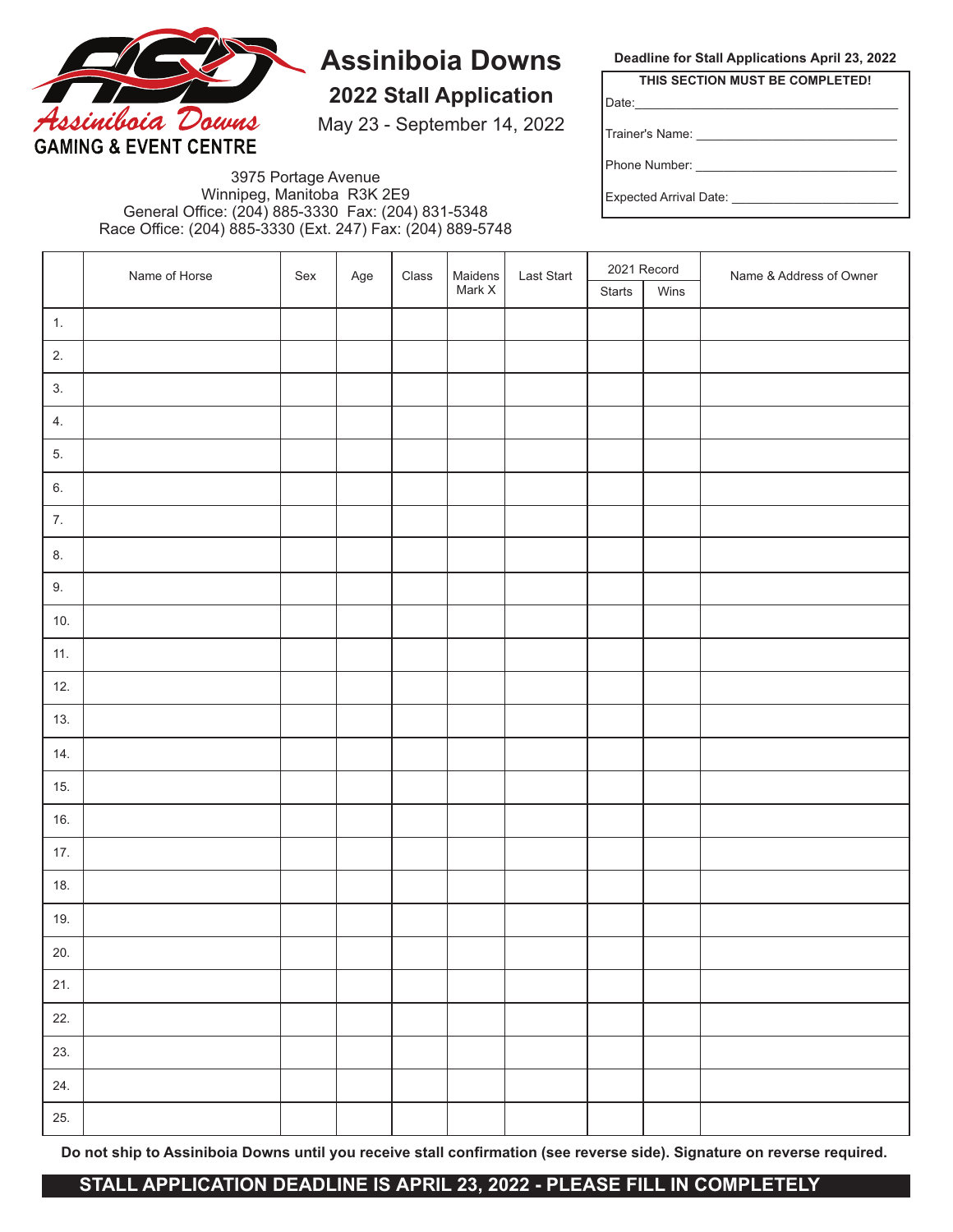## **STALL APPLICATION CONDITIONS**

No horse will be permitted on the grounds of Assiniboia Downs unless and until:

A. Astall application in the form provided by the Manitoba Jockey Club has been completed by the owner, trainer or duly authorized agent;

B. The stall application has been approved by the Manitoba Jockey Club Stall Committee and the applicant has been notified that stalls have been allocated to him/her.

The granting of stalls pursuant to this application in whole or part, shall not constitute a lease of space but is merely a revocable license or permit granted by the race track (Assiniboia Downs), only on the terms and conditions set forth in this application and other documents referred to herein and Assiniboia Downs reserves the unrestricted right to decline stall space, to revoke this license or permit at will and to have any stall vacated on 24 hour written notice (given to the trainer) without liability therefore, at the applicants expense. In addition, should the Manitoba Jockey Club indicate that it chooses to terminate or revoke this permit, the applicant must also pay off any outstanding bills. If an applicants horse is not removed and the stall vacated within 24 hours, the Manitoba Jockey Club will have the right to sell the horse to a third party.

The Manitoba Jockey Club, it directors, officers, agents and employees, including all lessees or concessionaires using its premises, shall not, under any circumstances be liable or responsible for any losses, injuries or damages to person, property and/or horses caused or suffered by any horse owners, trainers, their agents, servants or employees, and/or horses while on the grounds of Assiniboia Downs, or on grounds owned, leased or controlled by Assiniboia Downs or its agents. All risks or loss, injury, damage or destruction to person, property and/or horses by fire, theft, accident, or otherwise, as assumed in full by such owners, trainers and their agents, servants and employees, whether caused by active or passive negligence, condition of the premises or other reason or cause whatsoever, and such owner, trainers and their agents, servants and employees to hereby waive, release and discharge the Manitoba Jockey Club, its directors, officers, agents or employees, including all lessees or concessionaires as aforesaid, from all rights, claims and demands whatsoever (including, without limitation, subrogations rights or claims) in respect of any and all such loss, injury, damage or destruction. The provision shall not be deemed waived by the fact that the Manitoba Jockey Club does presently, or will in the future, furnish insurance coverage against injury to jockeys competing or training on the race track or any other kind or type of insurance for any purpose whatsoever.

All owners and trainers do hereby unreservedly and without exception agree to indemnify and hold the Manitoba Jockey Club harmless from any loss, costs or damages suffered or incurred by the Manitoba Jockey Club caused by such owners and/or trainers, their employees, agents, property or horses while on the grounds of Assiniboia Downs, or on grounds owned, leased or controlled by the Manitoba Jockey Club and its agents.

All registration papers relative to the horses eligibility, issued by the Jockey Club, must be turned over to the Race Secretary upon arrival. MJC reserves the right to retain possession of all registration papers for any horse claimed at Assiniboia Downs until the conclusion of the current race meet. Compliance with all track rules and regulations as created and distributed through the race office and HBPA office, is mandatory. Failure to comply may lead to the termination of the permit to participate at Assiniboia Downs.

**The Worker's Compensation Board of Manitoba has provided written notice that the Manitoba Horse Racing Industry has been legislated as a Mandatory Coverage Industry. To register your business, information on coverage, rates, classifications and payroll reporting call Assessment Services 204-954-4505 or toll free 1-855-954- 4321, ext. 4505 or you can register online at www.wcb.mb.ca.**

The application for stalls is issued subject to the filing of applications for the licenses required under the rules of the Manitoba Horse Racing Commission at their office, 3975 Portage Avenue, Winnipeg, Manitoba R3K 2E9, and their approval of such licenses.

#### **ALL OWNERS AND TRAINERS**

**Owners and trainers are required to properly maintain their bins, barn area and feed rooms. Any violations found will necessitate fines to responsible owners and trainers. No vehicles will be permitted between the barns during training hours. Anyone found in violation of these regulations will be fined and their vehicle towed away at owner's expense. No changes or modifications to this stall application may be made without the consent of the Manitoba Jockey Club Stall Committee.**

**I have read the terms and conditions upon which this application for stalls will be considered, and if granted stalls, I agree thereto and will abide therewith.**

| Accepted by                 |    |               |                               |           |      |  |  |  |
|-----------------------------|----|---------------|-------------------------------|-----------|------|--|--|--|
|                             |    |               | <b>Trainer's Signature</b>    |           |      |  |  |  |
|                             |    |               |                               |           |      |  |  |  |
| <b>Permanent Address</b>    |    |               |                               |           |      |  |  |  |
|                             | No | <b>Street</b> | City                          | Province  | Code |  |  |  |
|                             |    |               |                               |           |      |  |  |  |
| <b>Current Phone Number</b> |    |               | <b>Permanent Phone Number</b> |           |      |  |  |  |
|                             |    | Area Code     |                               | Area Code |      |  |  |  |

- Stalls will be granted on the basis of a balanced stable.
- The Race Secretary reserves the right to have any horse/horses removed from the grounds should its past performance indicate it is no longer competitive.
- The Race Secretary has the right to refuse any entry that is, in his opinion, is incapable of a respectable performance.
- The Manitoba Jockey Club reserves the right to cancel or postpone any stakes or other races prior to the actual running there of without liability except for the return of nomination or other fees paid.
- All stakes races must have a minimum of four entrants deemed competitive by the Race Secretary.
- Stalls must be occupied no later than May 16, 2022. At that time unconfirmed stalls may be reassigned by the Manitoba Jockey Club. All stalls must be vacated by September 21, 2022.

#### **RACEHORSE IMMUNIZATION:**

**1. All horses, including stable and pony horses entering the racetrack grounds must have:**

- **a. Proof of a health certificate and required vaccinations to include:**
- **ii. Verification of EHV1 (influenza) and EHV4 (rhinopneumontis) vaccinations within the prior 60 days or fewer days if high risk situations dictate**
- **iii. Verification of Negative Equine Infectious Anemia (Coggins) Test within the calendar year or in a shorter period of time if high risk situations dictate**